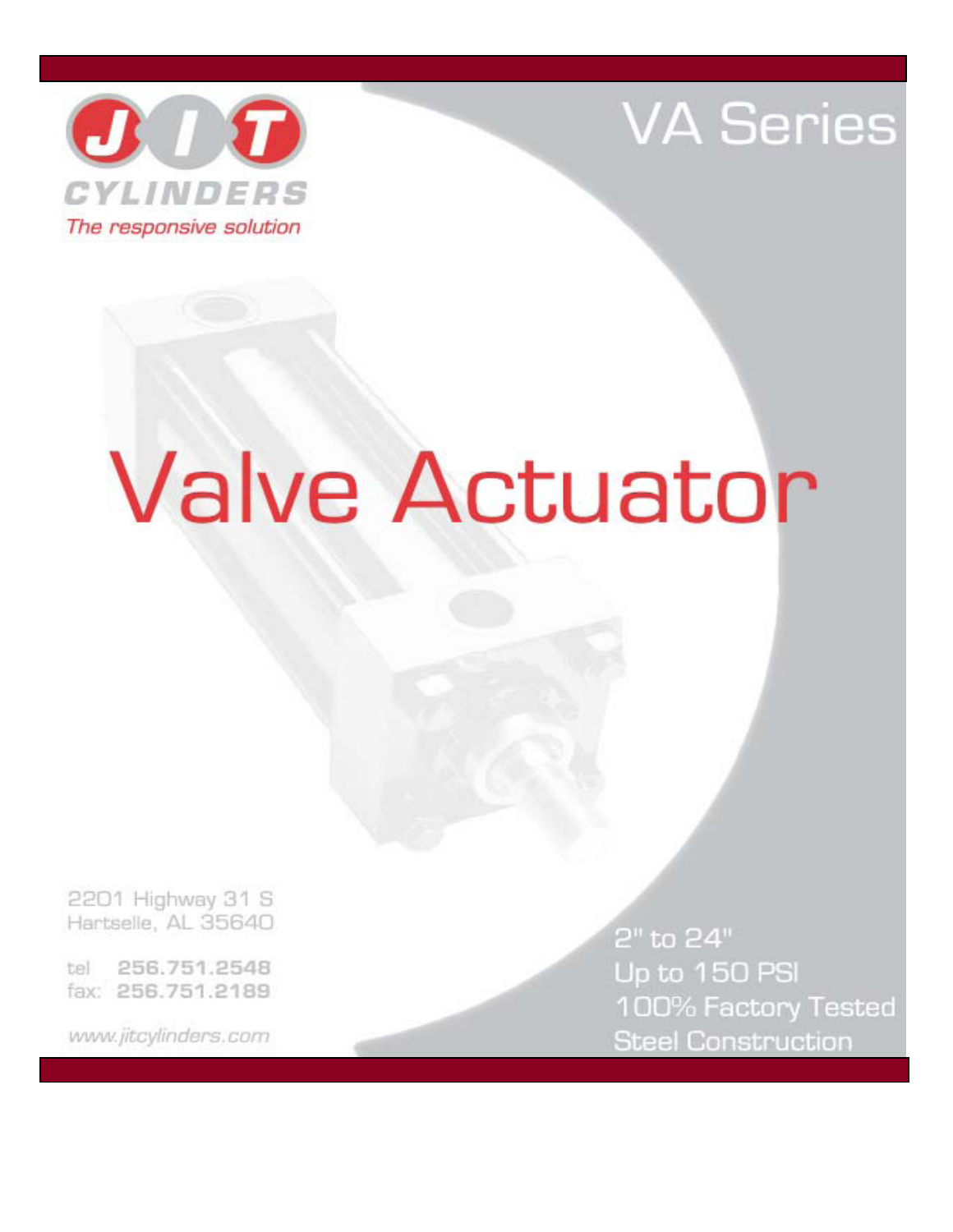### Air Valve Actuator Cylinders

| Features      |                                  |  |                                                                             |  |  |  |  |  |
|---------------|----------------------------------|--|-----------------------------------------------------------------------------|--|--|--|--|--|
|               | Bore Sizes - $2.5$ " thru $24$ " |  | Multiple Rod End Styles                                                     |  |  |  |  |  |
| $\rightarrow$ | Pressure Rated for 150 psi Air   |  | Standard Temperature -100 $\mathrm{^{\circ}F}$ to +165 $\mathrm{^{\circ}F}$ |  |  |  |  |  |
|               | 100% Factory Tested              |  | Forces to 68,000 lbs.                                                       |  |  |  |  |  |
| $\rightarrow$ | Ships in One day                 |  | 24 Hour Customer Support                                                    |  |  |  |  |  |



#### *Designed By Industry - For Industry*

| Features                        | Design                                                                                                             | Benef t                                                                                                                                                       |
|---------------------------------|--------------------------------------------------------------------------------------------------------------------|---------------------------------------------------------------------------------------------------------------------------------------------------------------|
| <b>Steel Barrel</b>             | All Bore Sizes up to 8"<br>Honed to 10-15 RMS<br>Barrel ID Chrome<br>Plated                                        | <b>Exceptional Durability</b><br>and Effectiveness. Low<br>Break-away force for<br>smooth consistent<br>cylinder cycling.<br>Corrosion and dent<br>resistant. |
| <b>Steel Piston</b><br>Rod      | Piston rods are high<br>yield strength, ground<br>polished and chrome<br>plated.                                   | Strength for long life.<br>Flexibility to prevent<br>premature rod breakage.                                                                                  |
| One Piece<br>Designed<br>Piston | Machined from ductile<br>iron for higher tensile<br>strength, yield, and<br>elongation than standard<br>gray iron. | Wide bearing surface<br>design reduces bearing<br>loads while ensuring<br>stability, concentricity,<br>and parallelism to the<br>barrel.                      |
| <b>Tie Rods</b>                 | 100K minimum yield<br>material with rolled<br>threads.                                                             | Rolled threads provide<br>increased strength com-<br>pared to cut threads.                                                                                    |

#### General Technical Data

The VA Series combines a cost-effective design with proven dependability. It is a repairable OEM, interchangeable cylinder line that is specif cally designed to give our customers an economical alternative to NFPA industrial cylinders. This non-lube valve actuator series offers viable solutions to tight budgets without sacrif cing quality.

| Heavy Duty Rod Bear- |  |
|----------------------|--|
| ing                  |  |

Unitized rod bearing ensures maximum support and wear resistance. The bearing is piloted into a precision head to ensure concentricity.

#### Superior Sealing Systems

Sealing system has been designed to provide optimum performance across broad velocities, pressure and temperature ranges with a variety of f uids.

#### Cylinder Barrel

Heavy wall DOM steel tubing is honed and chromed to a micro f nish bore. DOM tube processing insures straighter and more concentric barrels while providing greater impact resistance for durability and long life.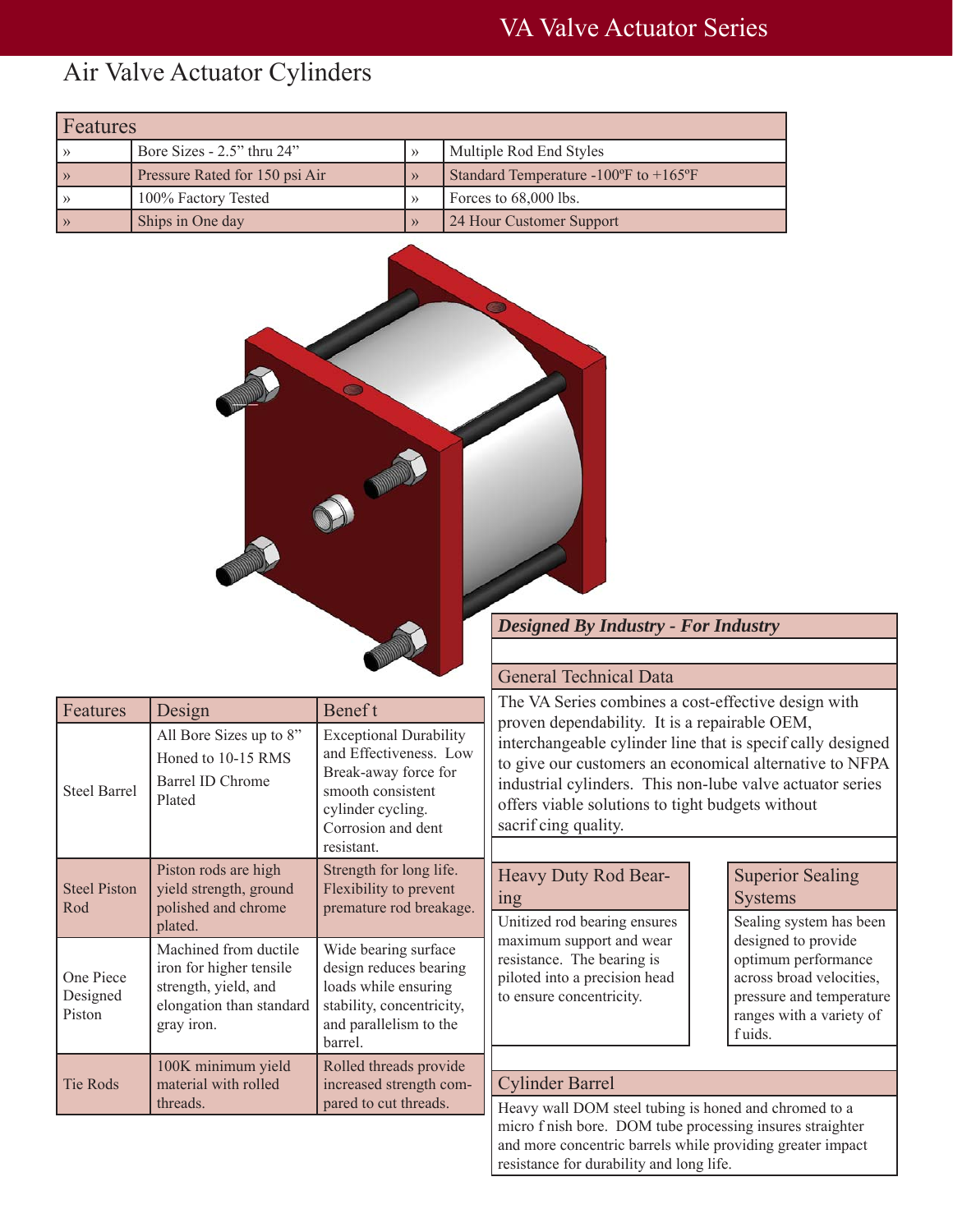

VA Series Valve Actuator Mounting Dimensions

| <b>Standard Dimensions</b> |      |             |       |      |         |            |      |           |             |      |             |               |
|----------------------------|------|-------------|-------|------|---------|------------|------|-----------|-------------|------|-------------|---------------|
| <b>Bore</b>                | Rod  | KК          | E     | G    | $\bf J$ | <b>NPT</b> | W    | <b>BB</b> | <b>DD</b>   | K    | $\mathbf R$ | LB<br>+Stroke |
| 2.5                        | 0.63 | $7/16 - 20$ | 3.0   | 1.0  | 1.0     | 0.25       | 0.63 | 1.13      | $5/16 - 24$ | 0.31 | 2.19        | 3.0           |
| 3.25                       | 1.0  | $3/4 - 16$  | 4.0   | 1.0  | 1.0     | 0.25       | 0.75 | 1.38      | $3/8 - 24$  | 0.38 | 2.76        | 3.0           |
| 4.0                        | 1.0  | $3/4 - 16$  | 4.5   | 1.0  | 1.0     | 0.38       | 0.75 | 1.38      | $3/8 - 24$  | 0.38 | 3.32        | 3.0           |
| 5.0                        | 1.0  | $3/4 - 16$  | 5.5   | 1.0  | 1.0     | 0.38       | 0.75 | 1.81      | $1/2 - 20$  | 0.44 | 4.10        | 3.0           |
| 6.0                        | 1.0  | $3/4 - 16$  | 6.5   | 1.0  | 1.0     | 0.38       | 0.88 | 1.81      | $1/2 - 20$  | 0.44 | 4.88        | 3.25          |
| 7.0                        | 1.0  | $3/4 - 16$  | 8.0   | 1.0  | 1.0     | 0.38       | 0.88 | 2.0       | $5/8 - 18$  | 0.56 | 5.73        | 3.5           |
| 8.0                        | 1.0  | $3/4 - 16$  | 9.0   | 1.0  | 1.0     | 0.38       | 0.88 | 2.0       | $5/8 - 18$  | 0.56 | 6.44        | 3.5           |
| 10.0                       | 1.0  | $3/4 - 16$  | 11.00 | 1.25 | 1.25    | 0.5        | 1.0  | 2.25      | $3/4 - 16$  | 0.69 | 7.92        | 4.13          |
| 12.0                       | 1.38 | $1 - 14$    | 12.75 | 1.25 | 1.25    | 0.5        | 1.0  | 2.25      | $3/4 - 16$  | 0.69 | 9.40        | 4.13          |
| 14.0                       | 1.38 | $1 - 14$    | 14.75 | 1.5  | 1.5     | 0.75       | 1.0  | 2.50      | $7/8 - 14$  | 0.81 | 10.90       | 4.75          |
| 16.0                       | 1.75 | $1 - 14$    | 17.0  | 1.5  | 1.5     | 0.75       | 1.25 | 2.75      | $1 - 14$    | 0.88 | 12.59       | 5.0           |
| 18.0                       | 2.0  | $11/2-12$   | 19.0  | 1.75 | 1.75    | 0.75       | 1.5  | 3.25      | $11/8-12$   | 1.0  | 14.14       | 5.75          |
| 20.0                       | 2.0  | $11/2-12$   | 21.0  | 2.0  | 2.0     | 0.75       | 1.5  | 3.25      | $11/4-12$   | 1.25 | 15.77       | 6.5           |
| 22.0                       | 2.5  | $17/8-12$   | 23.0  | 2.0  | 2.0     | 0.75       | 1.63 | 3.25      | $11/4-12$   | 1.25 | 17.18       | 7.5           |
| 24.0                       | 3.5  | $21/2-12$   | 25.25 | 2.5  | 2.5     | 0.75       | 2.25 | 3.5       | $11/4-12$   | 1.25 | 18.74       | 8.5           |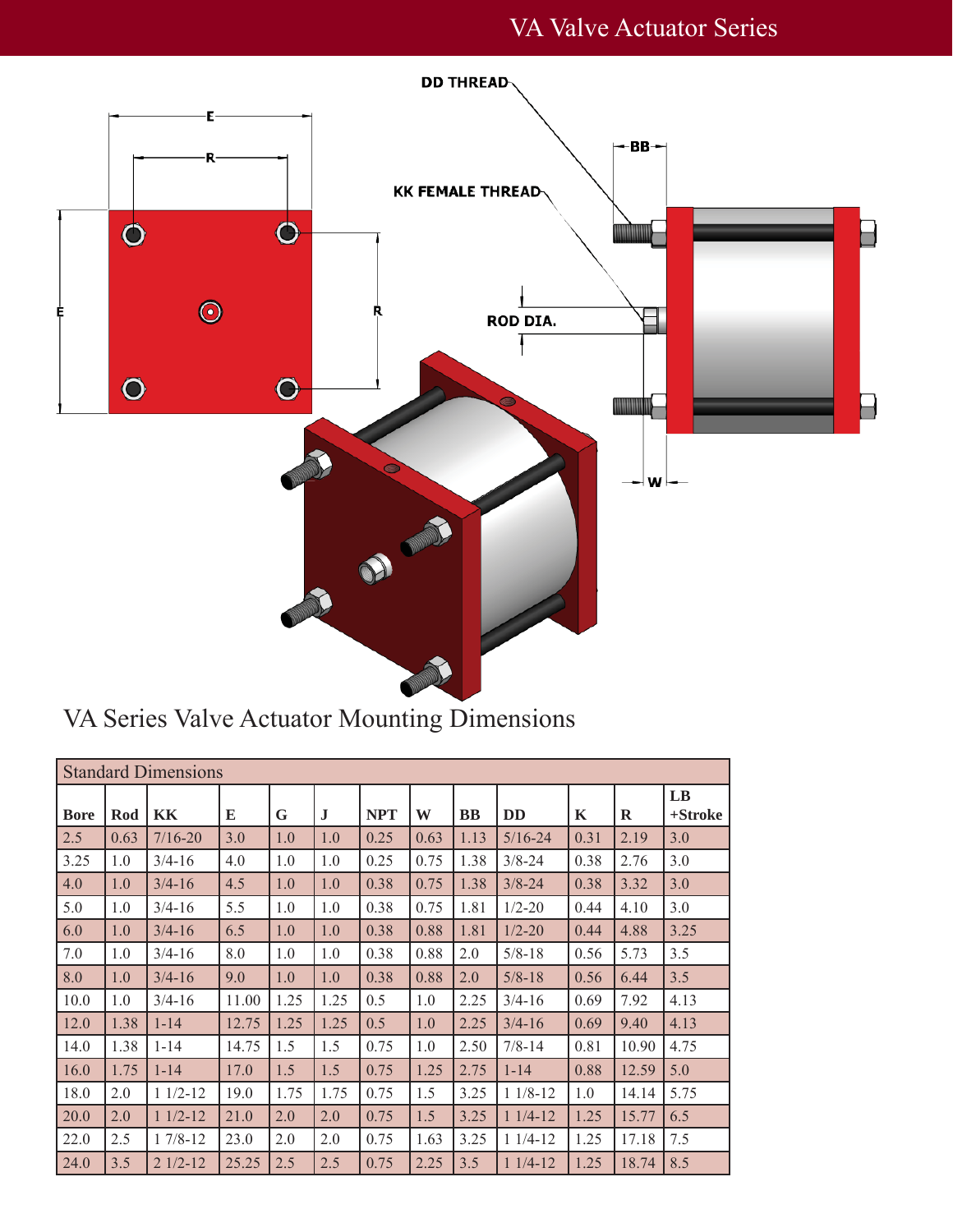| <b>VALVE ACTUATOR CYLINDER MODEL CODE</b> |                                              |                |             |   |                     |                                       |                         |              |  |
|-------------------------------------------|----------------------------------------------|----------------|-------------|---|---------------------|---------------------------------------|-------------------------|--------------|--|
|                                           | <u>VA</u><br><b>MX3</b>                      | 8"             | <u> 12"</u> |   | 1"                  | N                                     | B                       | S            |  |
|                                           | 1<br>2                                       | 3              | 4           |   | 5                   | 6                                     | $\overline{\mathbf{z}}$ | 8            |  |
|                                           | <b>Model Series</b>                          |                |             | 6 | <b>Port Styles</b>  |                                       |                         |              |  |
|                                           |                                              |                |             |   | S                   | SAE                                   |                         | $\mathbf{1}$ |  |
| VA                                        | Air Cylinder for Valve Operator Applications |                |             |   | N                   | <b>NPT</b>                            | $\overline{4}$          |              |  |
|                                           |                                              |                |             |   | B                   | <b>BSPP</b>                           |                         | $\tilde{c}$  |  |
| $\mathbf{2}$                              | <b>Mounting Style</b>                        |                |             |   |                     |                                       |                         | 3            |  |
|                                           |                                              |                |             | 7 | <b>Seals</b>        |                                       |                         |              |  |
| MX3                                       | <b>Extended Head End</b>                     |                |             |   | P                   | Polyurethane                          |                         |              |  |
|                                           |                                              |                |             |   | B                   | Nitrile                               |                         |              |  |
| 3                                         | <b>Bore Size</b>                             | $(2.5" - 22")$ |             |   | V                   | Viton                                 |                         |              |  |
|                                           |                                              |                |             |   |                     |                                       |                         |              |  |
|                                           | See Pressure tables                          |                |             | 8 | <b>Specials</b>     |                                       |                         |              |  |
|                                           |                                              |                |             |   |                     | Adjustable Strokes and Cushions       |                         |              |  |
| 4                                         | Stroke Length (.001" - 60")                  |                |             |   | Double Rod End      |                                       |                         |              |  |
|                                           |                                              |                |             |   |                     | <b>Electroless Nickel Plated</b>      |                         |              |  |
|                                           | Available in increments of .001"             |                |             |   |                     | <b>Proximity Switches</b>             |                         |              |  |
|                                           |                                              |                |             |   |                     | Special, Rotated, or Oversize Ports   |                         |              |  |
| 5                                         | Ram Diameter (.625" - 3.5")                  |                |             |   |                     | Spring Return (open or close)         |                         |              |  |
|                                           |                                              |                |             |   |                     | Stainless Steel Piston Rod and Barrel |                         |              |  |
|                                           | Chrome Plated to 10 RMS finish               |                |             |   | Water Service, AWWA |                                       |                         |              |  |

| <b>Features and Benefits</b>                 |                                                                                                                 |                                                                                                                                            |  |  |  |  |  |  |  |
|----------------------------------------------|-----------------------------------------------------------------------------------------------------------------|--------------------------------------------------------------------------------------------------------------------------------------------|--|--|--|--|--|--|--|
| <b>Features</b>                              | Design                                                                                                          | <b>Benefit</b>                                                                                                                             |  |  |  |  |  |  |  |
| <b>Steel Barrel</b><br>or<br>Pollygon Barrel | <b>All Bore Sizes</b><br>Honed to 10-15 RMS<br>Barrel ID Chrome Plated                                          | Exceptional Durability and Effectiveness. Low<br>Break-away force for smooth consistent cylinder<br>cycling. Corrosion and dent resistant. |  |  |  |  |  |  |  |
| <b>Steel Piston Rod</b>                      | Piston rods are high yield<br>strength, ground polished and<br>chrome plated.                                   | Strength for long life. Flexibility to prevent<br>premature rod breakage.                                                                  |  |  |  |  |  |  |  |
| One Piece Designed Piston                    | Machined from ductile iron for<br>higher tensile strength, yield,<br>and elongation than standard<br>gray iron. | Wide bearing surface design reduces bearing loads<br>while ensuring stability, concentricity, and<br>parallelism to the barrel.            |  |  |  |  |  |  |  |
| Tie Rods                                     | 100K minimum yield material<br>with rolled threads.                                                             | Rolled threads provide increased strength compared<br>to cut threads.                                                                      |  |  |  |  |  |  |  |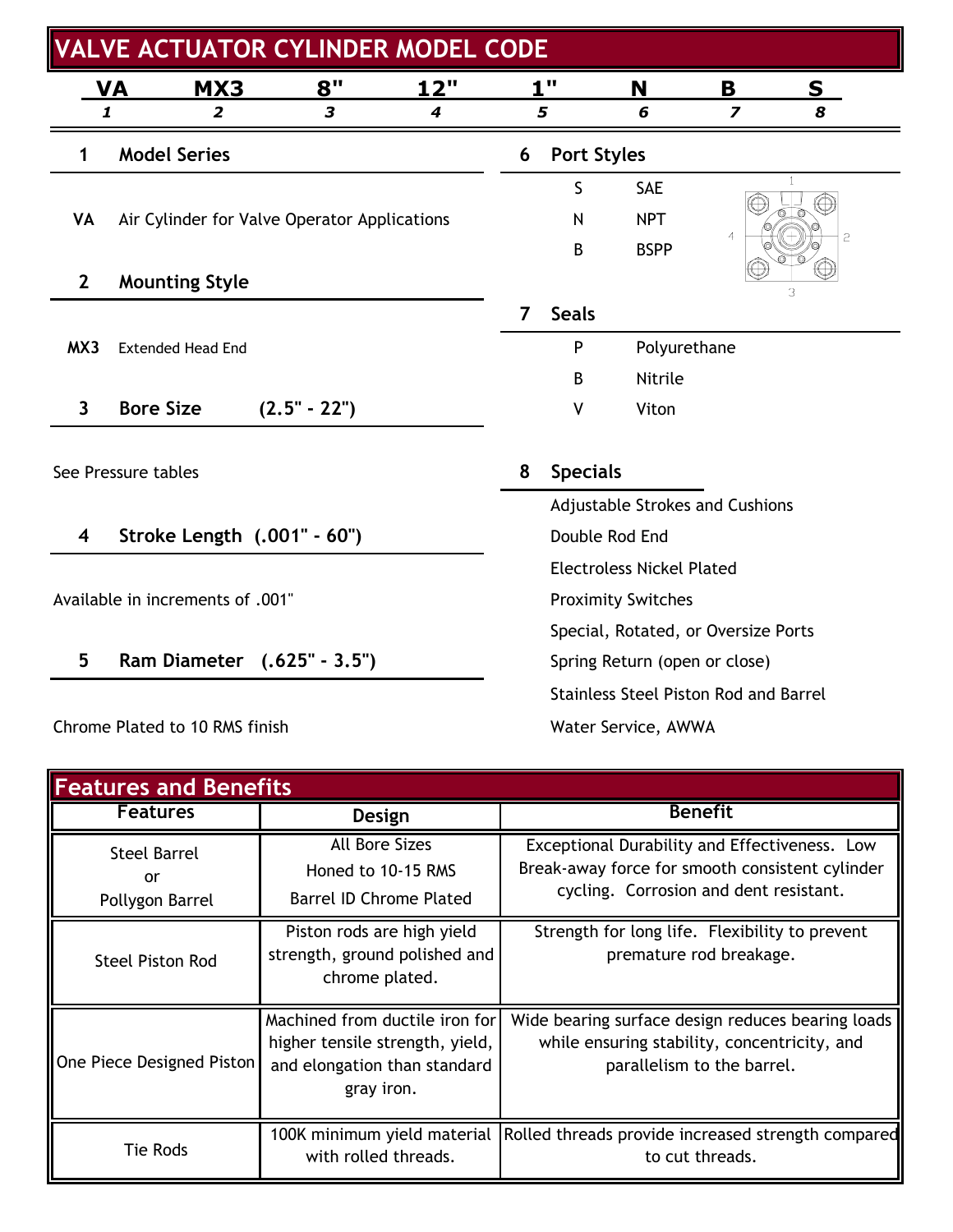#### **Theoretical Forces Developed By Cylinders**

| <b>Cylinder Pressure Chart</b> |         |       |              |                                                    |       |        |               |             |               |        |         |         |                |        |                |  |
|--------------------------------|---------|-------|--------------|----------------------------------------------------|-------|--------|---------------|-------------|---------------|--------|---------|---------|----------------|--------|----------------|--|
|                                |         | Push  |              | <b>Forces in Pounds at Various Pressures (PSI)</b> |       |        |               |             |               |        |         |         |                |        |                |  |
| <b>Bore</b>                    | Rod Dia | Area  | Pull<br>Area | <b>25 PSI</b>                                      |       |        | <b>50 PSI</b> |             | <b>75 PSI</b> |        | 100 PSI |         | <b>125 PSI</b> |        | <b>150 PSI</b> |  |
|                                |         |       |              | <b>Push</b>                                        | Pull  | Push   | Pull          | <b>Push</b> | Pull          | Push   | Pull    | Push    | Pull           | Push   | Pull           |  |
| 2.50                           | 0.63    | 4.91  | 4.60         | 123                                                | 115   | 246    | 230           | 368         | 345           | 491    | 460     | 614     | 575            | 737    | 690            |  |
| 3.25                           | 1.00    | 8.30  | 7.52         | 208                                                | 188   | 415    | 376           | 623         | 564           | 830    | 752     | 1,038   | 939            | 1,245  | 1,127          |  |
| 4.00                           | 1.00    | 12.57 | 11.79        | 314                                                | 295   | 629    | 589           | 943         | 884           | 1,257  | 1,179   | 1,571   | 1,473          | 1,886  | 1,768          |  |
| 5.00                           | 1.00    | 19.64 | 18.86        | 491                                                | 471   | 982    | 943           | 1,473       | 1,414         | 1,964  | 1,886   | 2,455   | 2,357          | 2,946  | 2,828          |  |
| 6.00                           | 1.00    | 28.27 | 27.49        | 707                                                | 687   | 1,414  | 1,374         | 2,120       | 2,061         | 2,827  | 2,749   | 3,534   | 3,436          | 4,241  | 4,123          |  |
| 7.00                           | 1.00    | 38.49 | 37.71        | 962                                                | 943   | 1,925  | 1,885         | 2,887       | 2,828         | 3,849  | 3,771   | 4,811   | 4,713          | 5,774  | 5,656          |  |
| 8.00                           | 1.00    | 50.27 | 49.49        | 1,257                                              | 1,237 | 2,513  | 2,474         | 3,770       | 3,711         | 5,027  | 4,949   | 6,283   | 6,186          | 7,540  | 7,423          |  |
| 10.0                           | 1.00    | 78.54 | 77.76        | 1,964                                              | 1,944 | 3,927  | 3,888         | 5,891       | 5,832         | 7,854  | 7,776   | 9,818   | 9,719          | 11,781 | 11,663         |  |
| 12.0                           | 1.38    | 113.1 | 111.6        | 2,828                                              | 2,790 | 5,655  | 5,581         | 8,483       | 8,371         | 11,310 | 11,162  | 14,138  | 13,952         | 16,965 | 16,742         |  |
| 14.0                           | 1.38    | 153.9 | 152.4        | 3,849                                              | 3,810 | 7,697  | 7,621         | 11,546      | 11,431        | 15,394 | 15,242  | 19,243  | 19,052         | 23,091 | 22,862         |  |
| 16.0                           | 1.38    | 201.1 | 199.6        | 5,027                                              | 4,990 | 10,053 | 9,981         | 15,080      | 14,971        | 20,106 | 19,962  | 25, 133 | 24,952         | 30,159 | 29,942         |  |
| 18.0                           | 2.00    | 254.5 | 251.4        | 6,362                                              | 6,284 | 12,724 | 12,568        | 19,085      | 18,852        | 25,447 | 25,136  | 31,809  | 31,420         | 38,171 | 37,704         |  |
| 20.0                           | 2.00    | 314.2 | 311.1        | 7,854                                              | 7,776 | 15,708 | 15,553        | 23,562      | 23,329        | 31,416 | 31,106  | 39,270  | 38,882         | 47,124 | 46,659         |  |
| 22.0                           | 2.50    | 380.1 | 375.2        | 9,503                                              | 9,380 | 19,007 | 18,760        | 28,510      | 28,140        | 38,013 | 37,520  | 47,516  | 46,900         | 57,020 | 56,280         |  |

#### **Cylinder Weight Chart**

The following chart is used to determine the weight of the cylinder(s). Please add an additional 40 lbs for packaging of cylinders whose weight is over 100 lbs.

| <b>Bore</b> | Rod Dia | <b>Weight at Zero</b><br><b>Stroke</b> | Weight per Inch<br>of Stroke |
|-------------|---------|----------------------------------------|------------------------------|
| 2.50        | 0.63    | 10.2                                   | 0.6                          |
| 3.25        | 1.00    | 15.4                                   | 0.8                          |
| 4.00        | 1.00    | 23.6                                   | 1.0                          |
| 5.00        | 1.00    | 35.3                                   | 1.1                          |
| 6.00        | 1.00    | 51.1                                   | 1.6                          |
| 7.00        | 1.00    | 67.5                                   | 2.0                          |
| 8.00        | 1.00    | 125.9                                  | 2.6                          |
| 10.0        | 1.00    | 174.0                                  | 3.3                          |
| 12.0        | 1.38    | 269.8                                  | 3.8                          |
| 14.0        | 1.38    | 374.4                                  | 5.9                          |
| 16.0        | 1.38    | 491.5                                  | 6.9                          |
| 18.0        | 2.00    | 753.6                                  | 10.0                         |
| 20.0        | 2.00    | 973.2                                  | 12.2                         |
| 22.0        | 2.50    | 1415.5                                 | 15.0                         |

**"At JIT (Just-In-Time) Cylinders,**

we supply

**cylinder solutions for today's industrial applications. Being 100% employee owned**

we work

**as a team to solve our customers' requirements. Through this motivational approach,**

we deliver

**innovative and responsive cylinder application solutions. At the same time,**

we support

**your engineering, design and manufacturing teams. Though this approach**

we build

**our leadership and strengthen our business to ensure**

we create

**long term partnerships."**